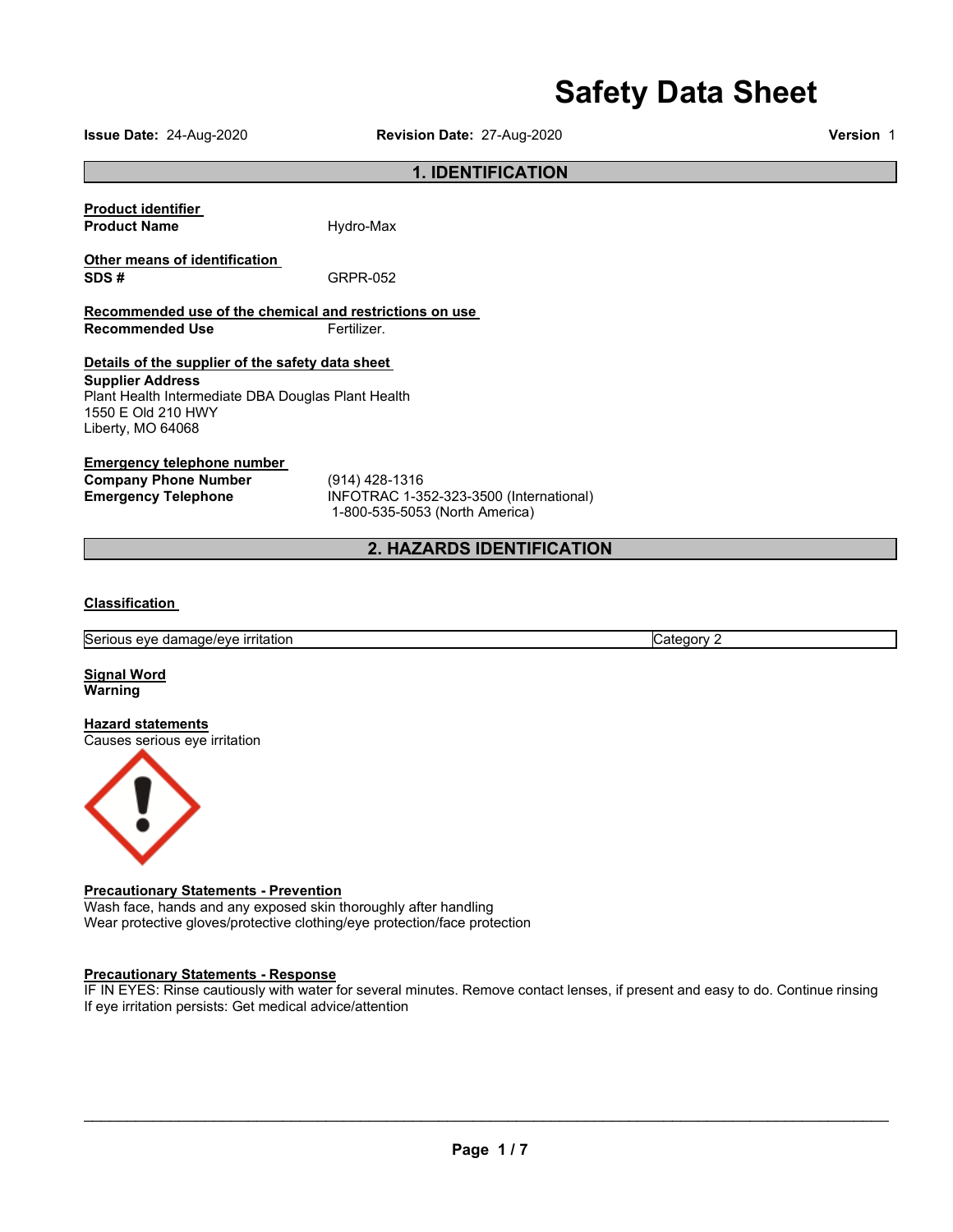#### \_\_\_\_\_\_\_\_\_\_\_\_\_\_\_\_\_\_\_\_\_\_\_\_\_\_\_\_\_\_\_\_\_\_\_\_\_\_\_\_\_\_\_\_\_\_\_\_\_\_\_\_\_\_\_\_\_\_\_\_\_\_\_\_\_\_\_\_\_\_\_\_\_\_\_\_\_\_\_\_\_\_\_\_\_\_\_\_\_\_\_\_\_ **3. COMPOSITION/INFORMATION ON INGREDIENTS**

| $\sim$ $\sim$ $\sim$ $\sim$ $\sim$ $\sim$<br>name<br>wua                         | $\lambda$ C<br>Νo | - 04<br>w.<br>. <del>.</del><br>7٥ |  |
|----------------------------------------------------------------------------------|-------------------|------------------------------------|--|
| $ \cdot$ $\cdot$<br>olyoxypropylene<br>. . atem<br>Euro<br>$. \mathbf{v}$<br>- - | 900<br>.          | -. .<br>$\sim$                     |  |

\*\*If Chemical Name/CAS No is "proprietary" and/or Weight-% is listed as a range, the specific chemical identity and/or percentage of composition has been withheld as a trade secret.\*\*

### **4. FIRST AID MEASURES**

#### **Description of first aid measures**

| <b>General Advice</b> | Provide this SDS to medical personnel for treatment.                                                                                                                              |
|-----------------------|-----------------------------------------------------------------------------------------------------------------------------------------------------------------------------------|
| <b>Eye Contact</b>    | Rinse cautiously with water for several minutes. Remove contact lenses, if present and<br>easy to do. Continue rinsing. If eye irritation persists: Get medical advice/attention. |
| <b>Skin Contact</b>   | Wash off immediately with plenty of water for at least 15 minutes.                                                                                                                |
| <b>Inhalation</b>     | Remove to fresh air.                                                                                                                                                              |
| Ingestion             | Clean mouth with water and drink afterwards plenty of water.                                                                                                                      |

#### **Most important symptoms and effects, both acute and delayed**

#### **Indication of any immediate medical attention and special treatment needed**

**Notes to Physician**  Treat symptomatically.

### **5. FIRE-FIGHTING MEASURES**

#### **Suitable Extinguishing Media**

Use extinguishing measures that are appropriate to local circumstances and the surrounding environment.

**Unsuitable Extinguishing Media** Not determined.

#### **Specific Hazards Arising from the Chemical**

Not determined.

#### **Protective equipment and precautions for firefighters**

As in any fire, wear self-contained breathing apparatus pressure-demand, MSHA/NIOSH (approved or equivalent) and full protective gear.

#### **6. ACCIDENTAL RELEASE MEASURES**

#### **Personal precautions, protective equipment and emergency procedures**

**Personal Precautions Use personal protective equipment as required.** 

#### **Environmental precautions**

#### **Methods and material for containment and cleaning up**

**Methods for Containment** Prevent further leakage or spillage if safe to do so.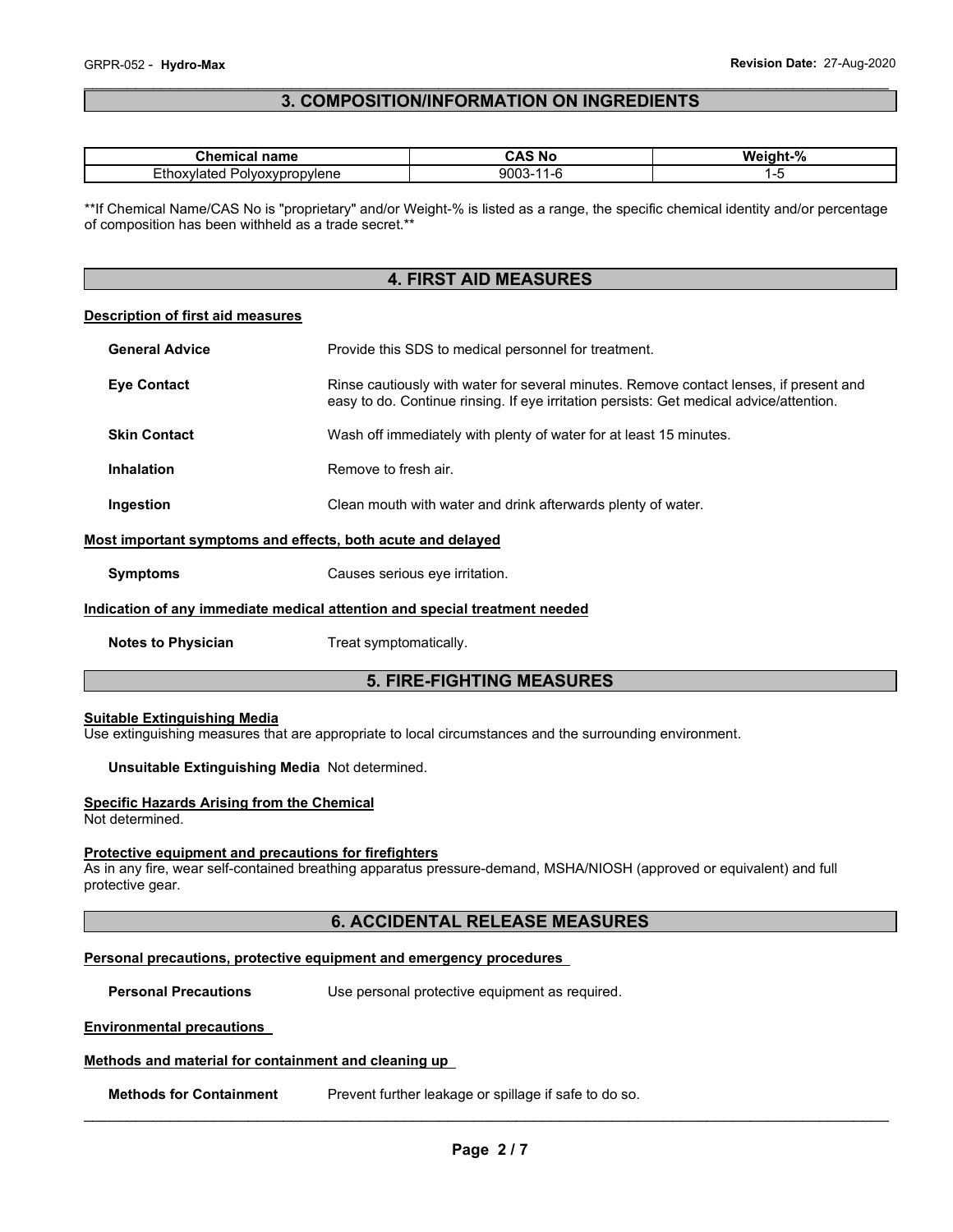| <b>Methods for Clean-Up</b>                                                | Keep in suitable, closed containers for disposal.                                                                                                                                                                 |  |  |  |
|----------------------------------------------------------------------------|-------------------------------------------------------------------------------------------------------------------------------------------------------------------------------------------------------------------|--|--|--|
|                                                                            | 7. HANDLING AND STORAGE                                                                                                                                                                                           |  |  |  |
| <b>Precautions for safe handling</b>                                       |                                                                                                                                                                                                                   |  |  |  |
| <b>Advice on Safe Handling</b>                                             | Handle in accordance with good industrial hygiene and safety practice. Wash face, hands<br>and any exposed skin thoroughly after handling. Wear protective gloves/protective clothing<br>and eye/face protection. |  |  |  |
| Conditions for safe storage, including any incompatibilities               |                                                                                                                                                                                                                   |  |  |  |
| <b>Storage Conditions</b>                                                  | Keep containers tightly closed in a dry, cool and well-ventilated place.                                                                                                                                          |  |  |  |
| None known based on information supplied.<br><b>Incompatible Materials</b> |                                                                                                                                                                                                                   |  |  |  |
| 8. EXPOSURE CONTROLS/PERSONAL PROTECTION                                   |                                                                                                                                                                                                                   |  |  |  |
| <b>Exposure Guidelines</b>                                                 | This product, as supplied, does not contain any hazardous materials with occupational<br>exposure limits established by the region specific regulatory bodies                                                     |  |  |  |
| <b>Appropriate engineering controls</b>                                    |                                                                                                                                                                                                                   |  |  |  |
| <b>Engineering Controls</b>                                                | Apply technical measures to comply with the occupational exposure limits.                                                                                                                                         |  |  |  |
|                                                                            | Individual protection measures, such as personal protective equipment                                                                                                                                             |  |  |  |
| <b>Eye/Face Protection</b>                                                 | Refer to 29 CFR 1910.133 for eye and face protection regulations.                                                                                                                                                 |  |  |  |
| <b>Skin and Body Protection</b>                                            | Refer to 29 CFR 1910.138 for appropriate skin and body protection.                                                                                                                                                |  |  |  |
| <b>Respiratory Protection</b>                                              | Refer to 29 CFR 1910.134 for respiratory protection requirements.                                                                                                                                                 |  |  |  |
|                                                                            | General Hygiene Considerations Handle in accordance with good industrial hygiene and safety practice.                                                                                                             |  |  |  |

## **9. PHYSICAL AND CHEMICAL PROPERTIES**

### **Information on basic physical and chemical properties**

| <b>Physical state</b><br>Appearance<br>Color | Not determined<br>Not determined<br>Not determined | Odor<br><b>Odor Threshold</b> | Not determined<br>Not determined |
|----------------------------------------------|----------------------------------------------------|-------------------------------|----------------------------------|
| <b>Property</b>                              | Values                                             | Remarks • Method              |                                  |
| рH                                           | Not determined                                     |                               |                                  |
| Melting point / freezing point               | Not determined                                     |                               |                                  |
| Boiling point / boiling range                | Not determined                                     |                               |                                  |
| <b>Flash point</b>                           | Not determined                                     |                               |                                  |
| <b>Evaporation Rate</b>                      | Not determined                                     |                               |                                  |
| <b>Flammability (Solid, Gas)</b>             | Not determined                                     |                               |                                  |
| <b>Flammability Limit in Air</b>             |                                                    |                               |                                  |
| Upper flammability or explosive<br>limits    | Not determined                                     |                               |                                  |
| Lower flammability or explosive<br>limits    | Not determined                                     |                               |                                  |
| <b>Vapor Pressure</b>                        | Not determined                                     |                               |                                  |
| <b>Vapor Density</b>                         | Not determined                                     |                               |                                  |
| <b>Relative Density</b>                      | Not determined                                     |                               |                                  |
|                                              |                                                    |                               |                                  |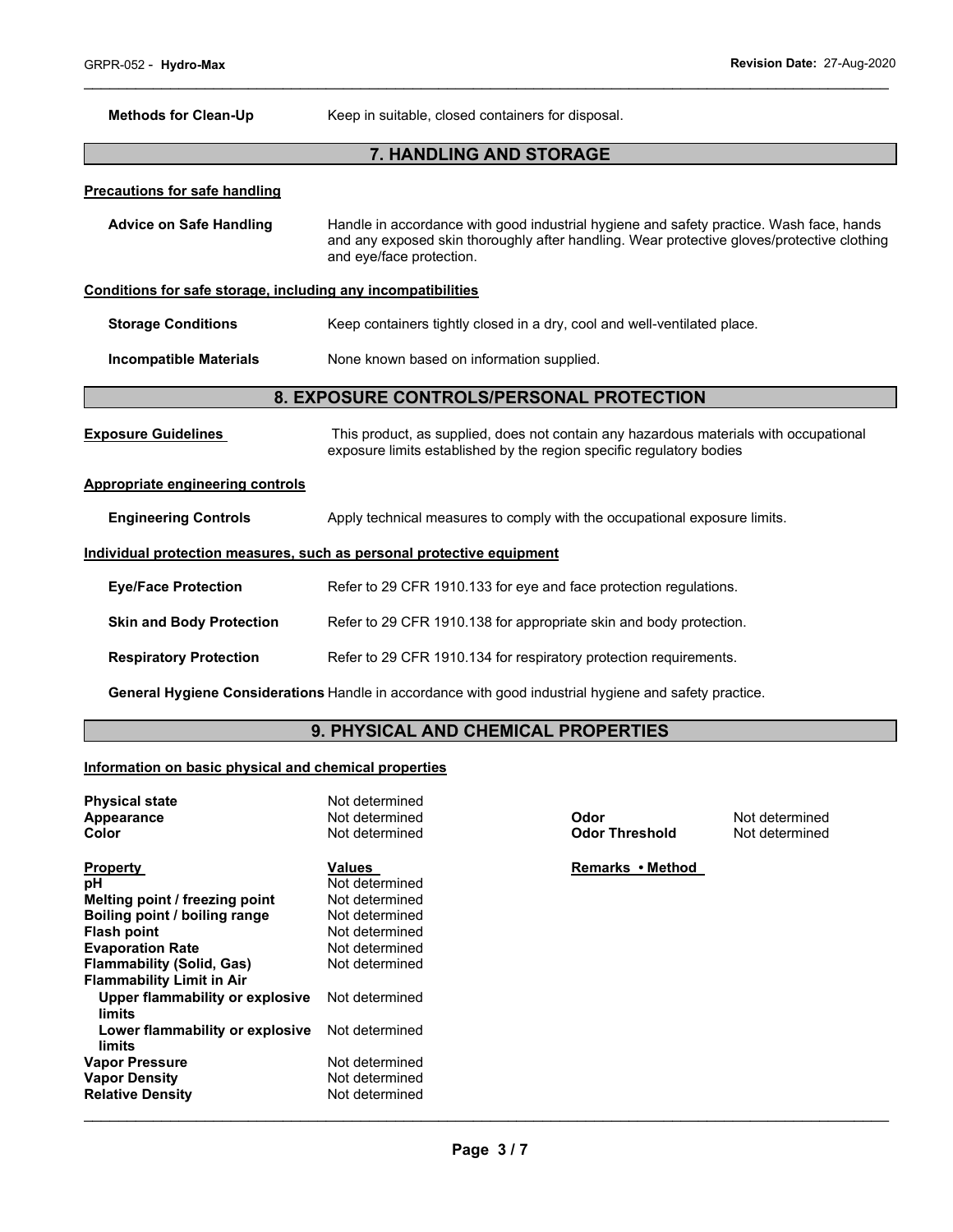| <b>Water Solubility</b>          | Not determined |
|----------------------------------|----------------|
| Solubility in other solvents     | Not determined |
| <b>Partition Coefficient</b>     | Not determined |
| <b>Autoignition temperature</b>  | Not determined |
| <b>Decomposition temperature</b> | Not determined |
| <b>Kinematic viscosity</b>       | Not determined |
| <b>Dynamic Viscosity</b>         | Not determined |
| <b>Explosive Properties</b>      | Not determined |
| <b>Oxidizing Properties</b>      | Not determined |

### **10. STABILITY AND REACTIVITY**

#### **Reactivity**

Not reactive under normal conditions.

#### **Chemical stability**

Stable under recommended storage conditions.

#### **Possibility of hazardous reactions**

None under normal processing.

#### **Conditions to Avoid**

Keep out of reach of children.

#### **Incompatible materials**

None known based on information supplied.

#### **Hazardous decomposition products**

None known based on information supplied.

### **11. TOXICOLOGICAL INFORMATION**

#### **Information on likely routes of exposure**

| <b>Product Information</b> |                                |
|----------------------------|--------------------------------|
| <b>Eye Contact</b>         | Causes serious eye irritation. |
| <b>Skin Contact</b>        | Avoid contact with skin.       |
| <b>Inhalation</b>          | Do not inhale.                 |
| Ingestion                  | Do not ingest.                 |

#### **Component Information**

| <b>Chemical name</b>                            | Oral LD50                             | Dermal LD50 | <b>Inhalation LC50</b>             |  |
|-------------------------------------------------|---------------------------------------|-------------|------------------------------------|--|
| Ethoxylated Polyoxypropylene<br>$9003 - 11 - 6$ | = 5700 mg/kg (Rat) = 16 g/kg (<br>Rat |             | = 320 mg/m <sup>3</sup> (Rat ) 4 h |  |
| Sodium benzoate<br>532-32-1                     | = 4070 mg/kg (Rat)                    |             | $\overline{\phantom{0}}$           |  |

#### **Symptoms related to the physical, chemical and toxicological characteristics**

**Symptoms** Please see section 4 of this SDS for symptoms.

### **Delayed and immediate effects as well as chronic effects from short and long-term exposure**

**Carcinogenicity** Based on the information provided, this product does not contain any carcinogens or potential carcinogens as listed by OSHA, IARC or NTP.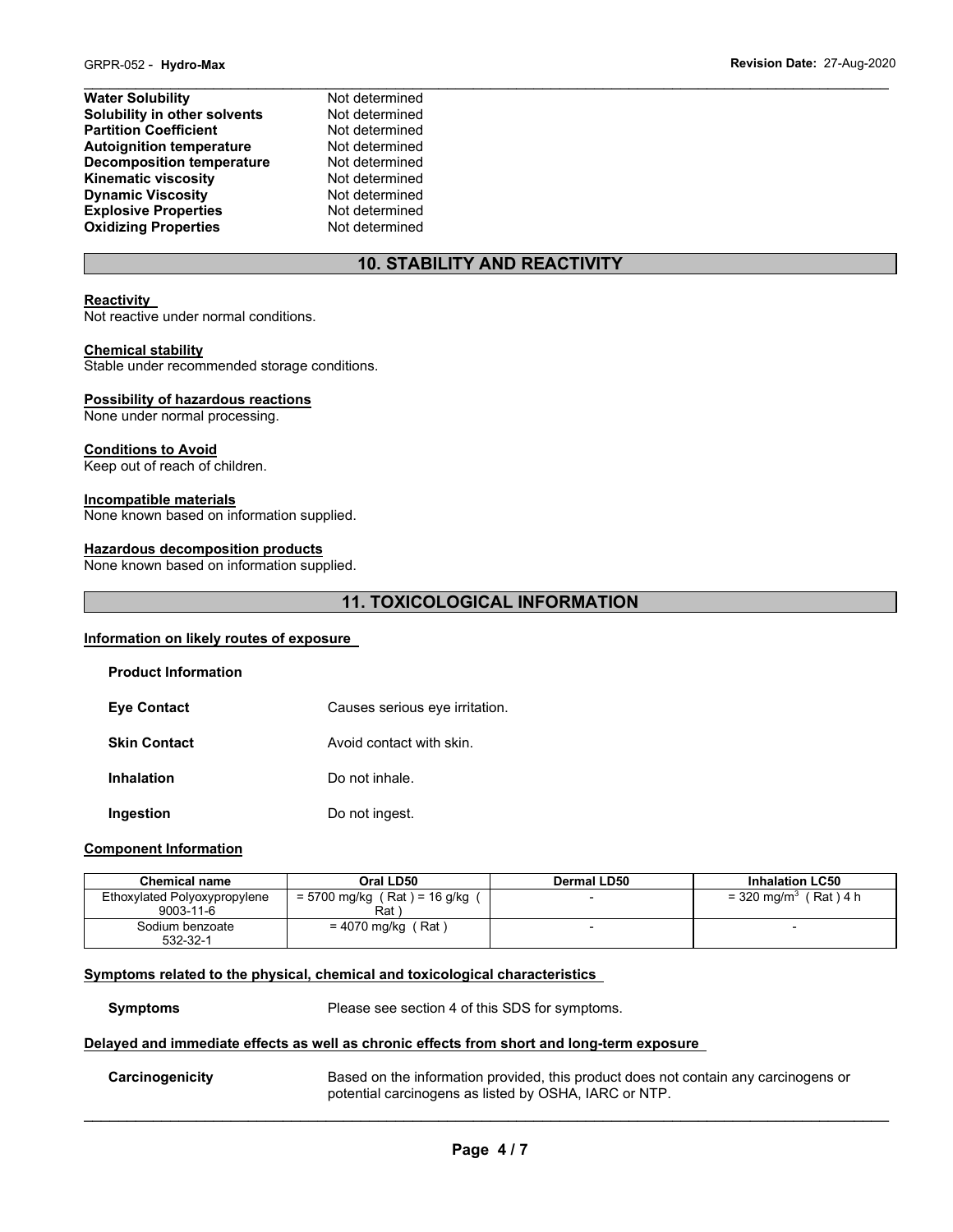### **Numerical measures of toxicity**

Not available

### **12. ECOLOGICAL INFORMATION**

\_\_\_\_\_\_\_\_\_\_\_\_\_\_\_\_\_\_\_\_\_\_\_\_\_\_\_\_\_\_\_\_\_\_\_\_\_\_\_\_\_\_\_\_\_\_\_\_\_\_\_\_\_\_\_\_\_\_\_\_\_\_\_\_\_\_\_\_\_\_\_\_\_\_\_\_\_\_\_\_\_\_\_\_\_\_\_\_\_\_\_\_\_

#### **Ecotoxicity**

The product is not classified as environmentally hazardous. However, this does not exclude the possibility that large or frequent spills can have a harmful or damaging effect on the environment.

#### **Component Information**

| <b>Chemical name</b> | Algae/aquatic plants | Fish                               | Crustacea                    |  |  |
|----------------------|----------------------|------------------------------------|------------------------------|--|--|
| Humic Acid           |                      | 128: 96 h Poecilia reticulata mg/L |                              |  |  |
| 68514-28-3           |                      | LC50 static                        |                              |  |  |
| Sodium benzoate      |                      | 100: 96 h Pimephales promelas      | 650: 48 h Daphnia magna mg/L |  |  |
| 532-32-1             |                      | mg/L LC50 static 420 - 558: 96 h   | EC50                         |  |  |
|                      |                      | Pimephales promelas mg/L LC50      |                              |  |  |
|                      |                      | flow-through                       |                              |  |  |

#### **Persistence/Degradability**

Not determined.

#### **Bioaccumulation**

There is no data for this product.

### **Mobility**

Not determined

#### **Other Adverse Effects**

Not determined

### **13. DISPOSAL CONSIDERATIONS**

### **Waste Treatment Methods**

| <b>Disposal of Wastes</b>     | Disposal should be in accordance with applicable regional, national and local laws and<br>requlations.                         |  |  |  |  |
|-------------------------------|--------------------------------------------------------------------------------------------------------------------------------|--|--|--|--|
| <b>Contaminated Packaging</b> | Disposal should be in accordance with applicable regional, national and local laws and<br>regulations.                         |  |  |  |  |
|                               | <b>14. TRANSPORT INFORMATION</b>                                                                                               |  |  |  |  |
| <b>Note</b>                   | Please see current shipping paper for most up to date shipping information, including<br>exemptions and special circumstances. |  |  |  |  |
| <b>DOT</b>                    | Not regulated                                                                                                                  |  |  |  |  |
| <b>IATA</b>                   | Not regulated                                                                                                                  |  |  |  |  |
| <b>IMDG</b>                   | Not regulated                                                                                                                  |  |  |  |  |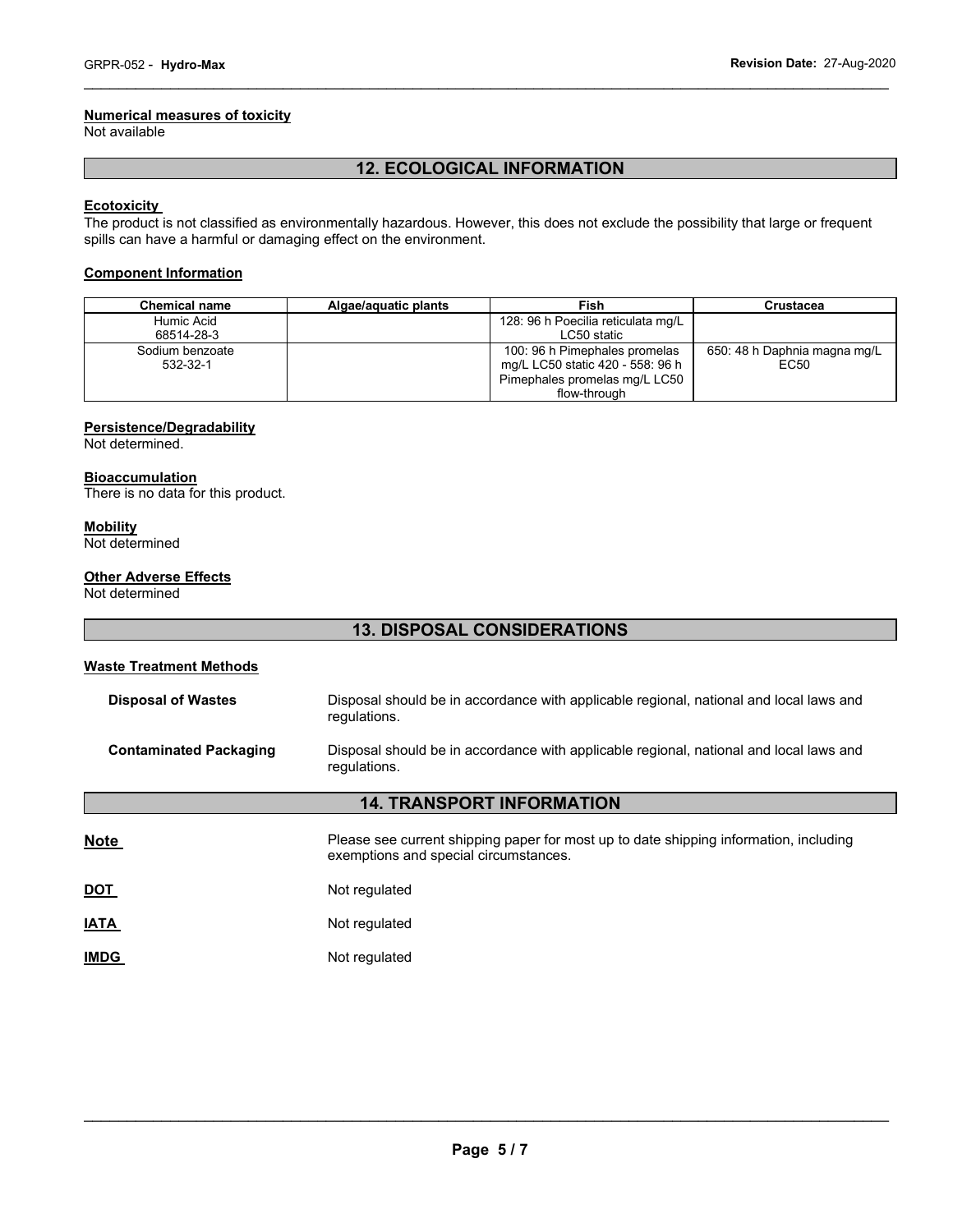#### \_\_\_\_\_\_\_\_\_\_\_\_\_\_\_\_\_\_\_\_\_\_\_\_\_\_\_\_\_\_\_\_\_\_\_\_\_\_\_\_\_\_\_\_\_\_\_\_\_\_\_\_\_\_\_\_\_\_\_\_\_\_\_\_\_\_\_\_\_\_\_\_\_\_\_\_\_\_\_\_\_\_\_\_\_\_\_\_\_\_\_\_\_ **15. REGULATORY INFORMATION**

#### **International Inventories**

| <b>Chemical name</b>            |           | <b>TSCA TSCA Inventory DSL/NDSL EINECS/ELI</b> |            | <b>ENCS</b> | <b>IECSC</b> | <b>KECL</b> | <b>PICCS</b> | <b>AICS</b> |
|---------------------------------|-----------|------------------------------------------------|------------|-------------|--------------|-------------|--------------|-------------|
|                                 |           | <b>Status</b>                                  | <b>NCS</b> |             |              |             |              |             |
| Water                           |           | <b>ACTIVE</b>                                  |            |             |              |             |              |             |
| Humic Acid                      | $\lambda$ | <b>ACTIVE</b>                                  |            |             |              |             |              |             |
| Ethoxylated<br>Polyoxypropylene |           | <b>ACTIVE</b>                                  |            |             |              |             |              |             |
| Sodium benzoate                 |           | <b>ACTIVE</b>                                  |            |             |              |             |              |             |

#### **Legend:**

*TSCA - United States Toxic Substances Control Act Section 8(b) Inventory* 

*DSL/NDSL - Canadian Domestic Substances List/Non-Domestic Substances List* 

*EINECS/ELINCS - European Inventory of Existing Chemical Substances/European List of Notified Chemical Substances* 

*ENCS - Japan Existing and New Chemical Substances* 

*IECSC - China Inventory of Existing Chemical Substances* 

*KECL - Korean Existing and Evaluated Chemical Substances* 

*PICCS - Philippines Inventory of Chemicals and Chemical Substances* 

*AICS - Australian Inventory of Chemical Substances* 

#### **US Federal Regulations**

#### **CERCLA**

This material, as supplied, does not contain any substances regulated as hazardous substances under the Comprehensive Environmental Response Compensation and Liability Act (CERCLA) (40 CFR 302) or the Superfund Amendments and Reauthorization Act (SARA) (40 CFR 355).

#### **SARA 313**

Section 313 of Title III of the Superfund Amendments and Reauthorization Act of 1986 (SARA). This product does not contain any chemicals which are subject to the reporting requirements of the Act and Title 40 of the Code of Federal Regulations, Part 372

### **CWA (Clean Water Act)**

This product does not contain any substances regulated as pollutants pursuant to the Clean Water Act (40 CFR 122.21 and 40 CFR 122.42)

#### **US State Regulations**

#### **California Proposition 65**

This product does not contain any Proposition 65 chemicals.

#### **U.S. State Right-to-Know Regulations**

This product does not contain any substances regulated under applicable state right-to-know regulations